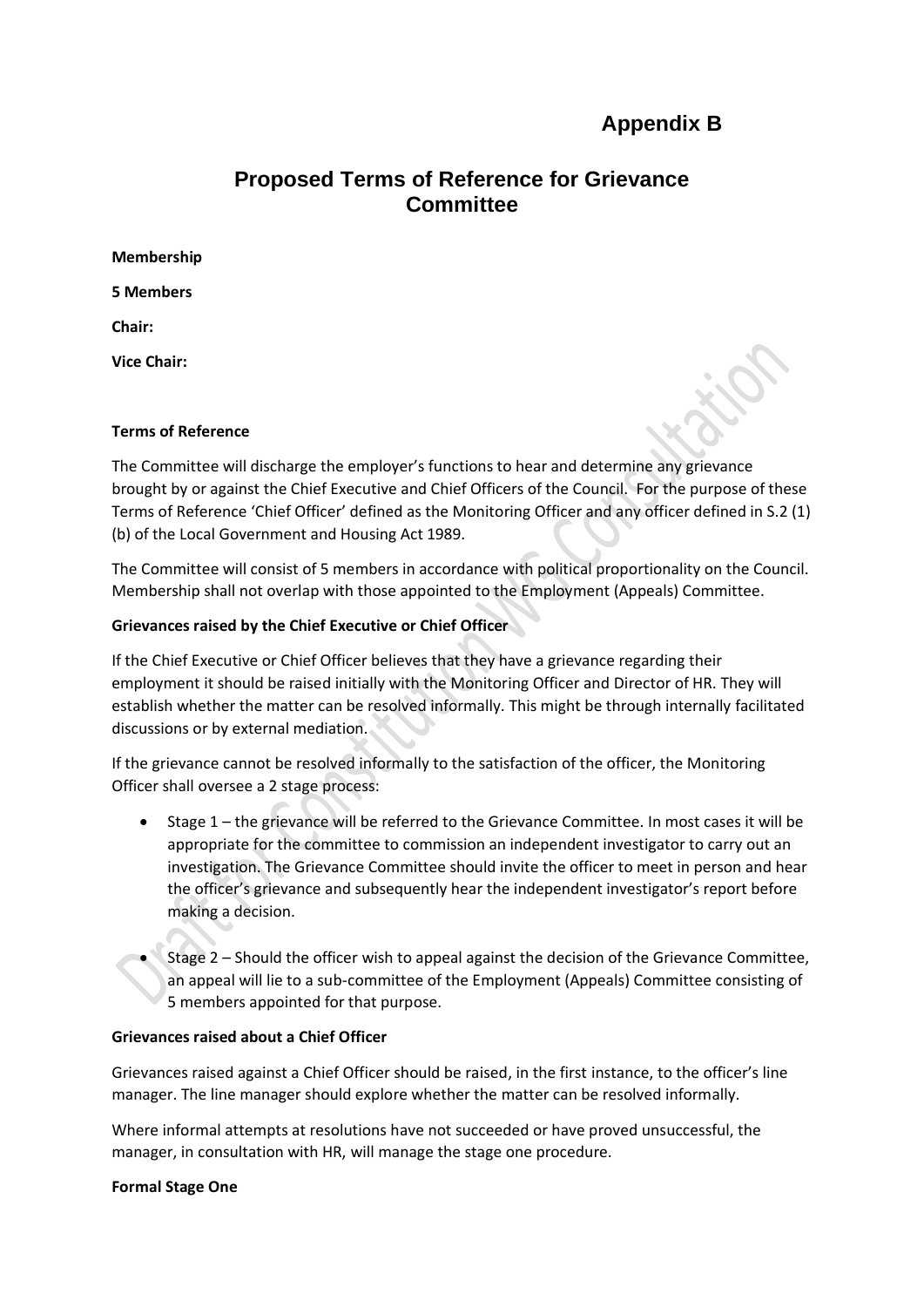- In most cases it will be appropriate for an independent investigator to be appointed to carry out the investigation.
- A grievance meeting will take place where the officer can discuss their grievance.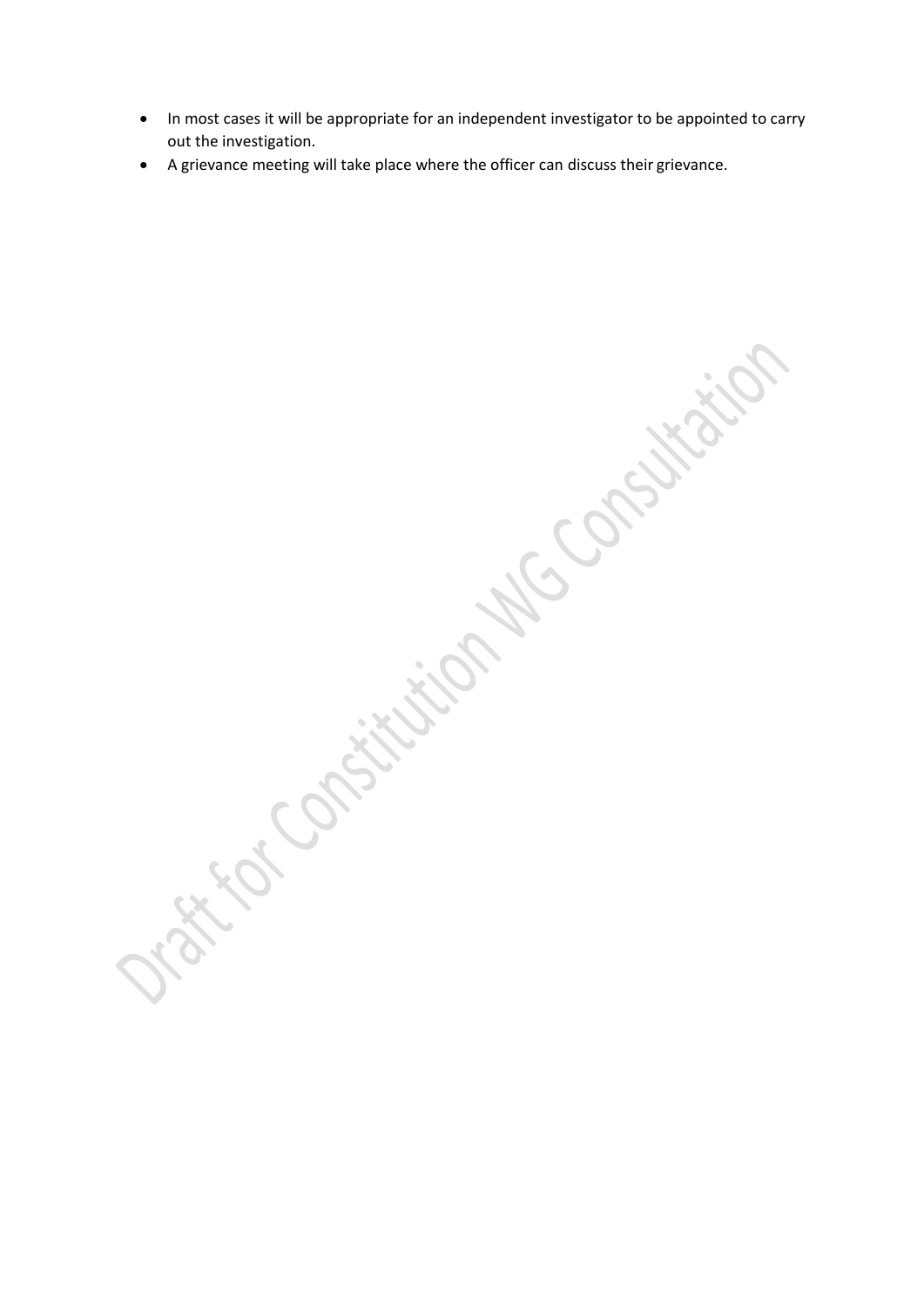- The officer has the right to be accompanied by a Trade Union representative or work colleague to any meetings relating to their grievance.
- The line manager will hear the case and, taking into account the investigation report, reach their conclusion which will be communicated to the officer without delay.

## **Formal Stage Two**

- $\circ$  If the manager does not uphold the grievance, then the officer has a right of appeal to the Employment (Appeals)Committee. The Employment (Appeals) Committee will then be responsible for considering the appeal with appropriate technical and procedural advice from the Monitoring Officer.
- $\circ$  If the Employment (Appeals) Committee dismisses the appeal, then the matter would be regarded as having been concluded.

### **Grievances raised about the Chief Executive**

Grievances raised against the Chief Executive, should be made to the Director of HR and referred to the Monitoring Officer.

The Monitoring Officer should establish whether there is a substantive complaint which, if proved would fall within the Grievance Policy, rather than a complaint about services or policy decisions for which the Chief Executive is not responsible, or a matter that should be dealt with under the disciplinary or other policy of the council. The Monitoring Officer will consult with the Director of HR and the Chair of the Grievance committee in reaching that decision.

If the matter does fall within the Grievance Policy, the Monitoring Officer and Director of HR will explore whether the matter may be resolved informally. This might be through internally facilitated discussions or by external mediation.

If the matter remains unresolved, the Monitoring Officer will refer the matter for determination by the Grievance Committee.

#### **Formal Stage One**

- Where informal attempts at resolutions have not succeeded or have proved unsuccessful, the Monitoring Officer and Director of HR will manage the stage one procedure. In most cases it will be appropriate for an independent investigator to be appointed to carry out the investigation.
- A hearing will take place of the Grievance Committee at which the Chief Executive has the right to make representations.
- The officer has the right to be accompanied by a Trade Union representative or work colleague to any meetings relating to their grievance.
- The Grievance Committee will hear the case and reach its conclusion which may include one of the following:
	- o Uphold the grievance. This may include a decision or recommendation on how the issue can best be resolved to the satisfaction of the complainant.
	- $\circ$  Uphold the grievance and, if the matter is of a serious nature, then it may decide to refer the matter to the Employment Appeals Committee.
	- o Dismiss the grievance. If dissatisfied with the outcome, the aggrieved employee then has a right of appeal.